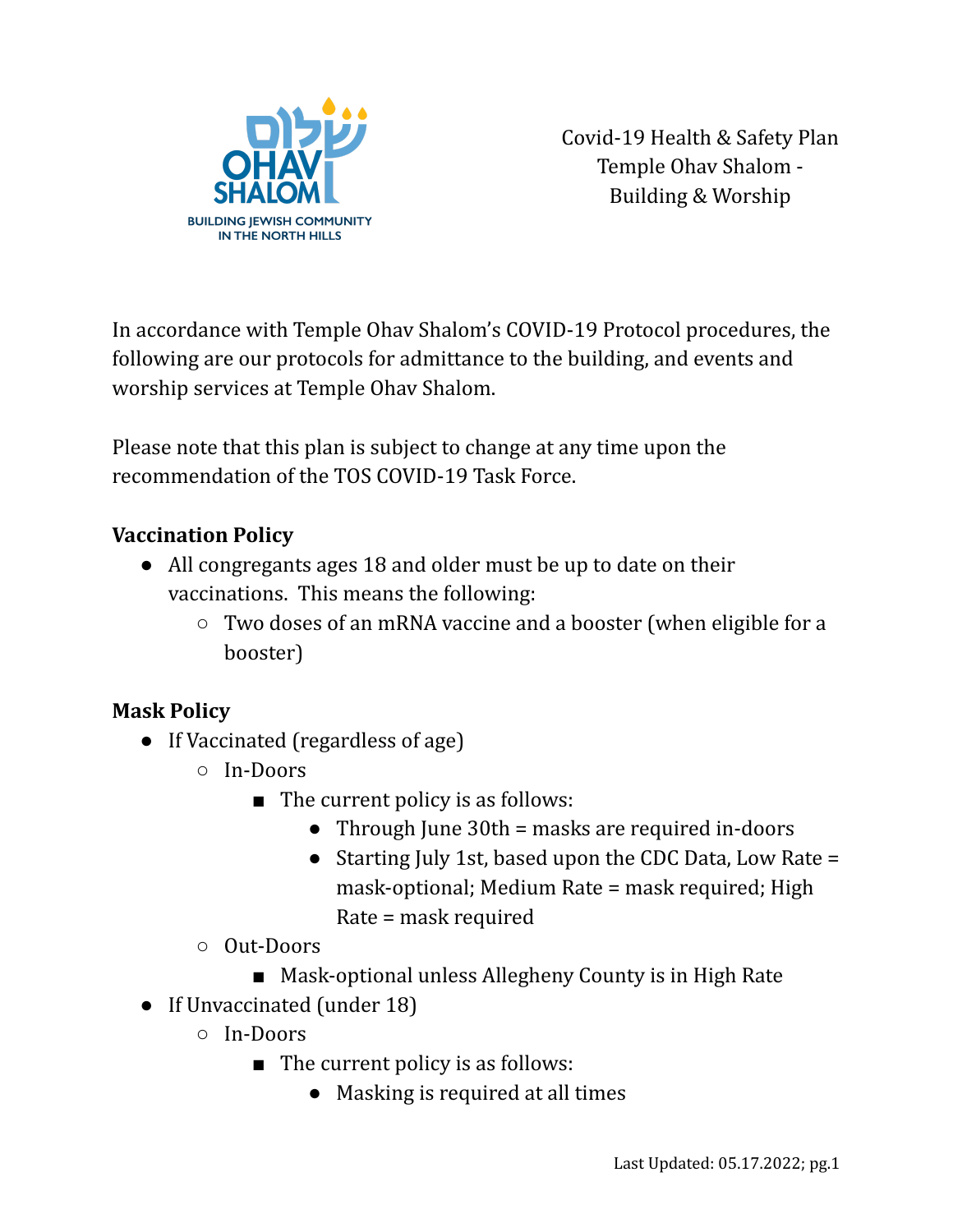

Covid-19 Health & Safety Plan Temple Ohav Shalom - Building & Worship

- Out-Doors
	- Mask optional unless Allegheny County is in High Rate

# **Wellness Check Before Arrival**

- We ask you that if you have any of the following symptoms to please join us via zoom or Livestream for worship
	- $\circ$  fever (over 100.4 F) and/or chills
	- ongoing or persistent sore throat or trouble swallowing
	- runny nose, stuffy nose or nasal congestion
	- difficulty breathing or shortness of breath
	- decrease or loss of smell or taste
	- nausea, vomiting, diarrhea or abdominal pain
	- extreme fatigue
	- new or worsening dry, persistent cough
	- muscle aches (not related to physical activity.

#### **Worship services**

- All attendees must **[pre-register](https://docs.google.com/forms/d/e/1FAIpQLScBUrHzEj7VSmPB18XAdaJf76ZlKUJyuQ0RTnNUj5TgbDrhcg/viewform)** up until Friday at 4 p.m. on the day of the service.
	- This will aid the board reps and Spiritual Enrichment Committee reps to recognize attendees. This also will aid to enhance security.
- Ritual Garments
	- Please bring your own kippah. However, if you have forgotten yours take one of ours and feel free to take it home and do not return it.

### **Sacred/Social Distancing**